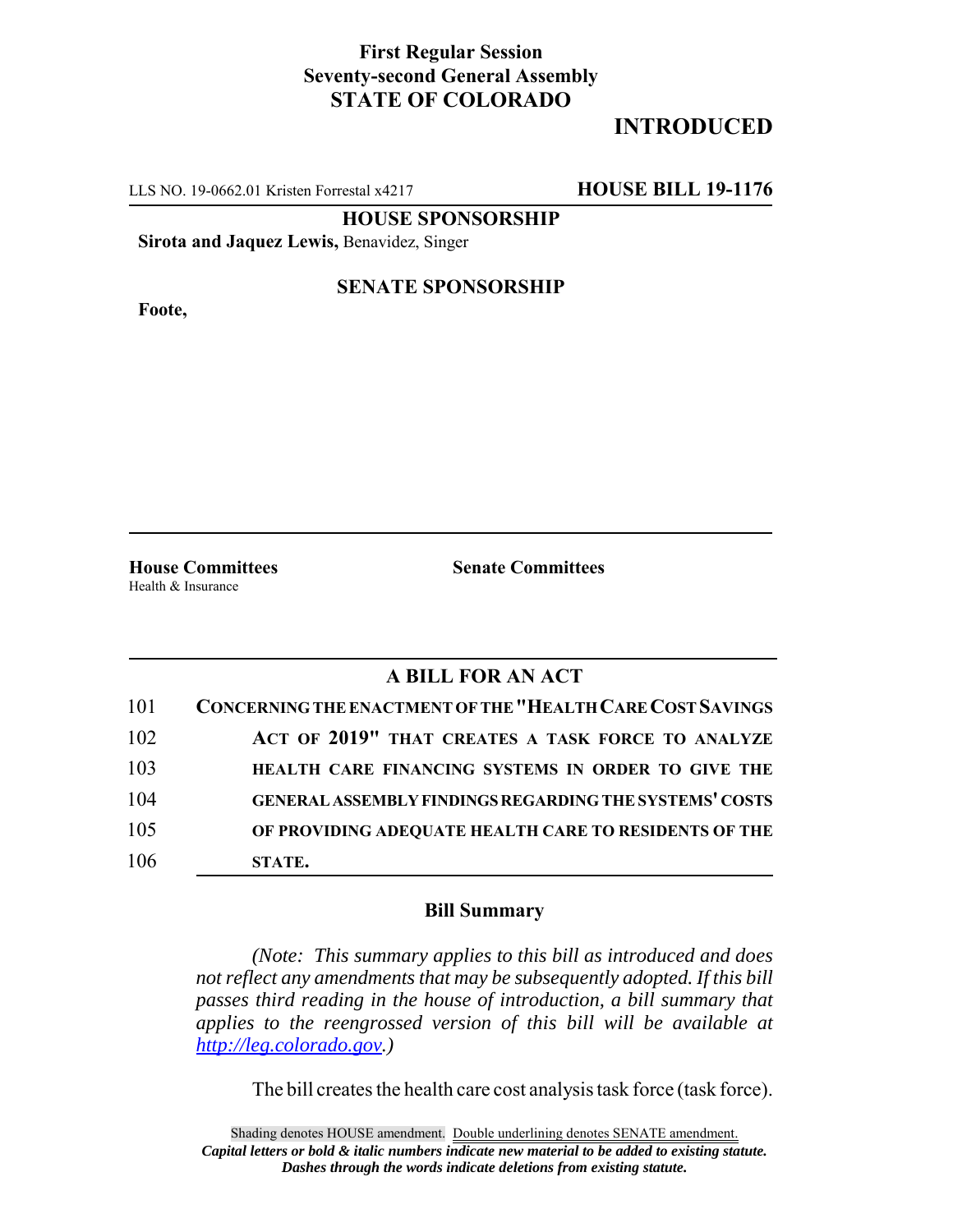The president of the senate, the minority leader of the senate, the speaker of the house of representatives, and the minority leader of the house of representatives shall each appoint 2 legislative members to the task force. The governor shall appoint 9 members to the task force. The executive directors of the departments of human services, public health and environment, and health care policy and financing, or their designees, also serve on the task force.

The task force is required to issue a request for proposals and select an analyst to complete a health care cost analysis of 4 health care financing systems. The health care financing systems to be analyzed are:

- The current health care financing system, in which residents receive health care coverage from private and public insurance carriers or are uninsured;
- ! A public option system in which health benefit plans are sold through, and revenues and premiums are received from, the Colorado health benefit exchange, with additional funding as necessary through the general fund;
- ! A multi-payer universal health care financing system, in which competing insurance carriers or health maintenance organizations receive payments from a public financing authority; and
- ! A publicly financed and privately delivered universal health care system that directly compensates providers.

The analyst is required to use the same specified criteria when conducting the analysis of each health care financing system.

The task force is required to report the findings of the analyst to the general assembly.

The task force may seek, accept, and expend gifts, grants, and donations for the analysis. The general assembly may appropriate money to the health care cost analysis cash fund for the purposes of the task force, the analysis, and reporting requirements.

1 *Be it enacted by the General Assembly of the State of Colorado:*

2 **SECTION 1. Legislative declaration.** (1) The general assembly

- 3 hereby finds and declares that:
- 

4 (a) Health care costs continue to rise at unsustainable levels that

- 5 exceed the rate of economic growth in the United States and that require
- 6 increasingly large portions of the state's budget;
- 7 (b) Recent polls of Americans from all demographics indicate that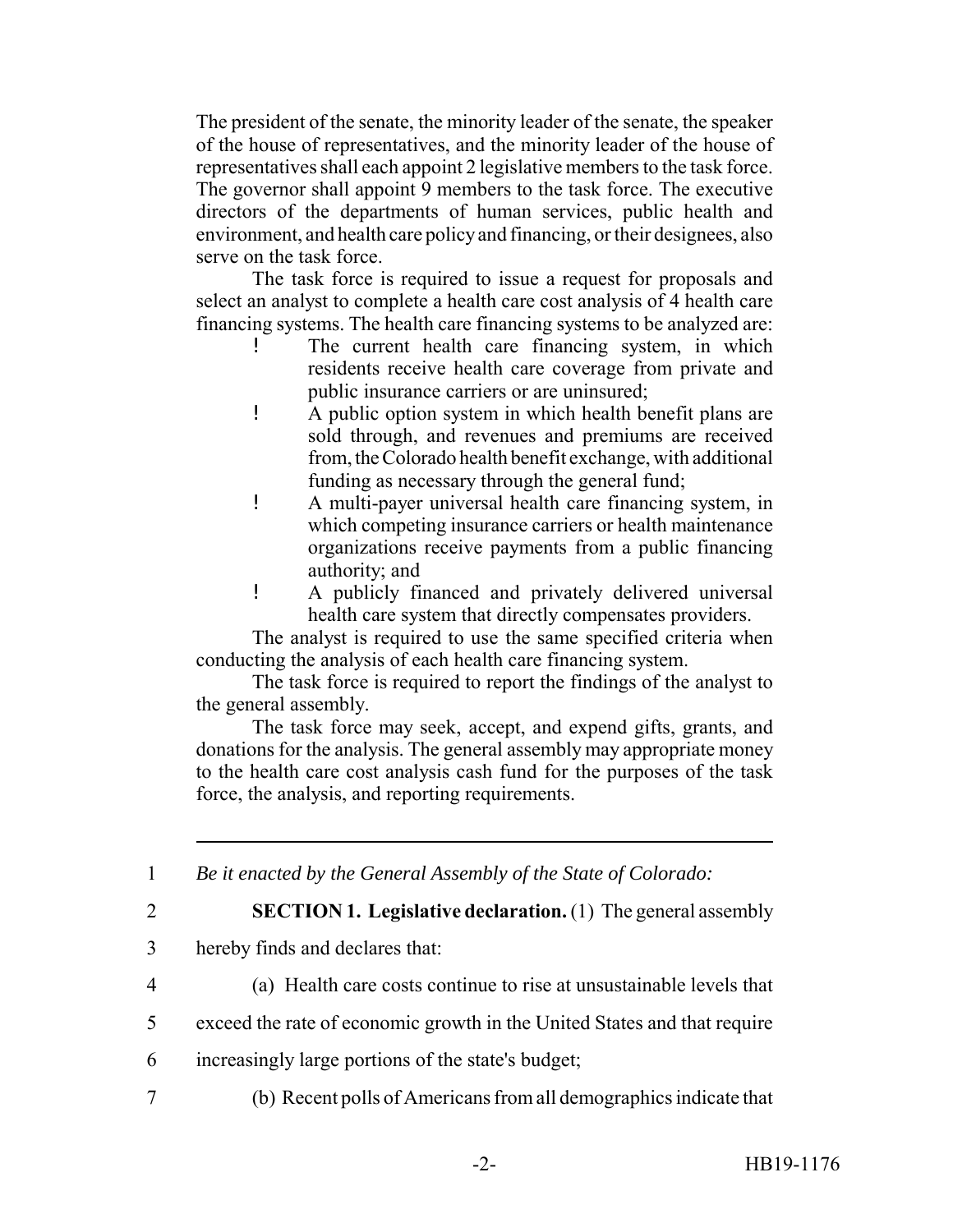access to affordable health care is a major concern for a substantial majority of those polled;

 (c) Colorado's rural residents pay disproportionately higher premiums than urban residents for health insurance and often lack access to adequate health care services;

 (d) According to a recent Colorado Health Institute study, there are approximately three hundred fifty thousand Coloradans without health insurance, and there are approximately eight hundred fifty thousand Coloradans who are underinsured in that their health insurance has high deductibles or other coinsurance requirements that result in unaffordable out-of-pocket expenditures; and

 (e) Coloradans need facts to determine the most cost-effective method of financing health care that ensures that all Coloradans have access to adequate and affordable health care.

 **SECTION 2.** In Colorado Revised Statutes, **add** article 11 to title 25.5 as follows:

- **ARTICLE 11**
- **Health Care Cost Savings Act 25.5-11-101. Short title.** THE SHORT TITLE OF THIS ARTICLE 11 IS THE "HEALTH CARE COST SAVINGS ACT OF 2019".

 **25.5-11-102. Definitions.** AS USED IN THIS ARTICLE 11, UNLESS 22 THE CONTEXT OTHERWISE REQUIRES:

 (1) "AT-RISK INSURED" MEANS A RESIDENT OF COLORADO WHO IS NOT UNDERINSURED BECAUSE THE INDIVIDUAL HAS FEW MEDICAL NEEDS BUT WHO WOULD BE UNDERINSURED IF THE INDIVIDUAL DEVELOPED A SERIOUS MEDICAL CONDITION.

(2) "FEDERAL ACT" MEANS THE FEDERAL "PATIENT PROTECTION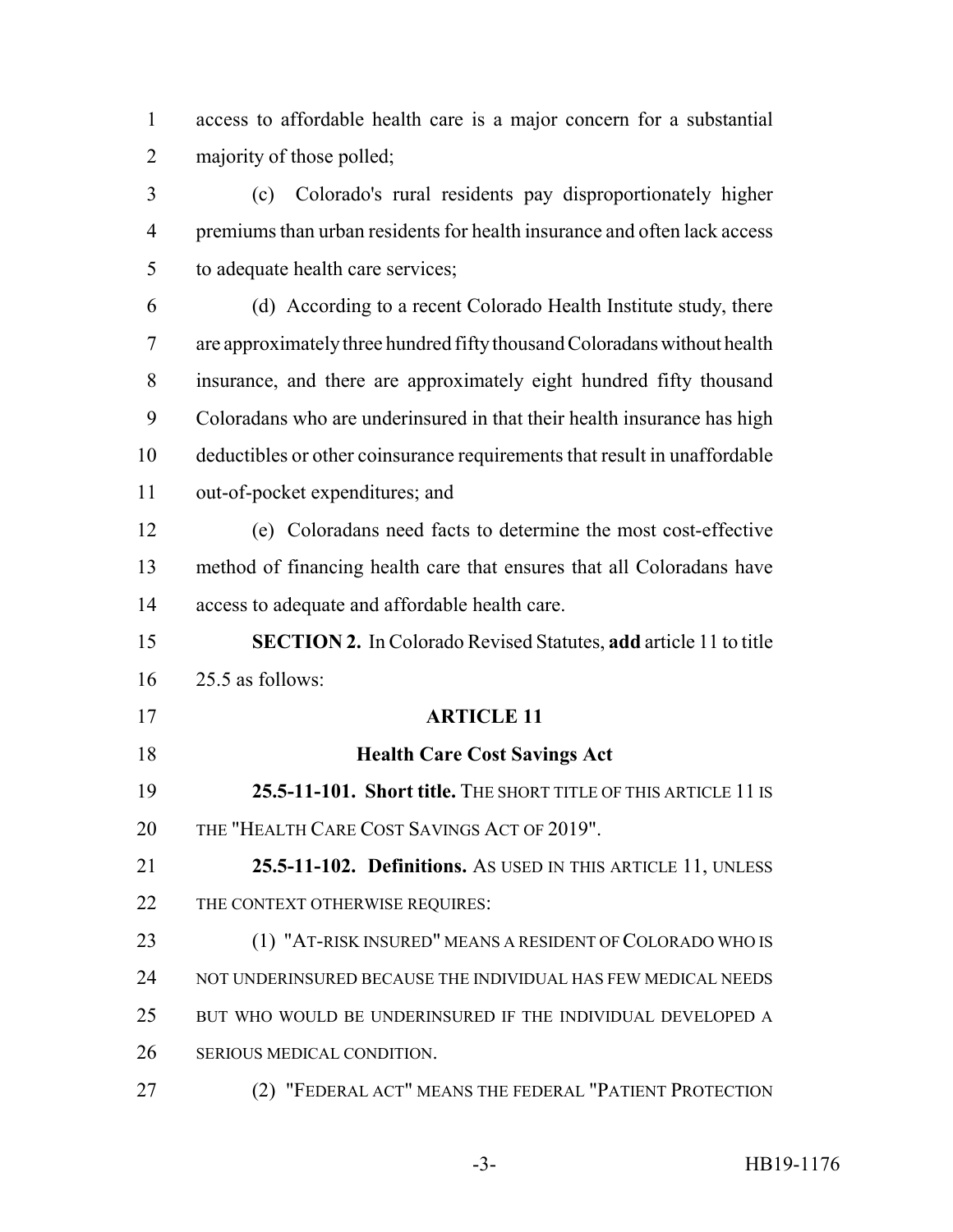AND AFFORDABLE CARE ACT", PUB.L. 111-148, AS AMENDED BY THE FEDERAL "HEALTH CARE AND EDUCATION RECONCILIATION ACT OF 2010", PUB.L. 111-152.

 (3) "MEDICAID" MEANS THE PROGRAMS ESTABLISHED PURSUANT TO THE "COLORADO MEDICAL ASSISTANCE ACT", ARTICLES 4,5, AND 6 OF THIS TITLE 25.5;

 (4) "MEDICARE" MEANS FEDERAL INSURANCE OR ASSISTANCE AS PROVIDED BY TITLE XVIII OF THE FEDERAL "SOCIAL SECURITY ACT", AS AMENDED.

 (5) "PUBLIC OPTION SYSTEM" MEANS A HEALTH CARE SYSTEM UNDER WHICH EVERY RESIDENT OF THE STATE IS ABLE TO PURCHASE A HEALTH BENEFIT PLAN MANAGED BY THE STATE OR THE HEALTH BENEFIT EXCHANGE CREATED IN ARTICLE 22 OF TITLE 10.

 (6) "TASK FORCE" MEANS THE HEALTH CARE COST ANALYSIS TASK 15 FORCE CREATED IN SECTION 25.5-11-103.

 (7) "UNDERINSURED" MEANS A PERSON WHO HAS HEALTH INSURANCE BUT HAS HEALTH CARE COSTS THAT EXCEED TEN PERCENT OF THE PERSON'S PERSONAL INCOME, INCLUDING HIGH DEDUCTIBLES AND OUT-OF-POCKET EXPENSES.

 (8) "UNIVERSAL HEALTH CARE" MEANS A HEALTH CARE SYSTEM UNDER WHICH EVERY RESIDENT OF THE STATE HAS ACCESS TO ADEQUATE 22 AND AFFORDABLE HEALTH CARE.

 **25.5-11-103. Health care cost analysis task force - creation - membership.** (1) THERE IS HEREBY CREATED THE HEALTH CARE COST ANALYSIS TASK FORCE FOR THE PURPOSE OF DEVELOPING COMPREHENSIVE FISCAL ANALYSES OF CURRENT AND ALTERNATIVE HEALTH CARE FINANCING SYSTEMS.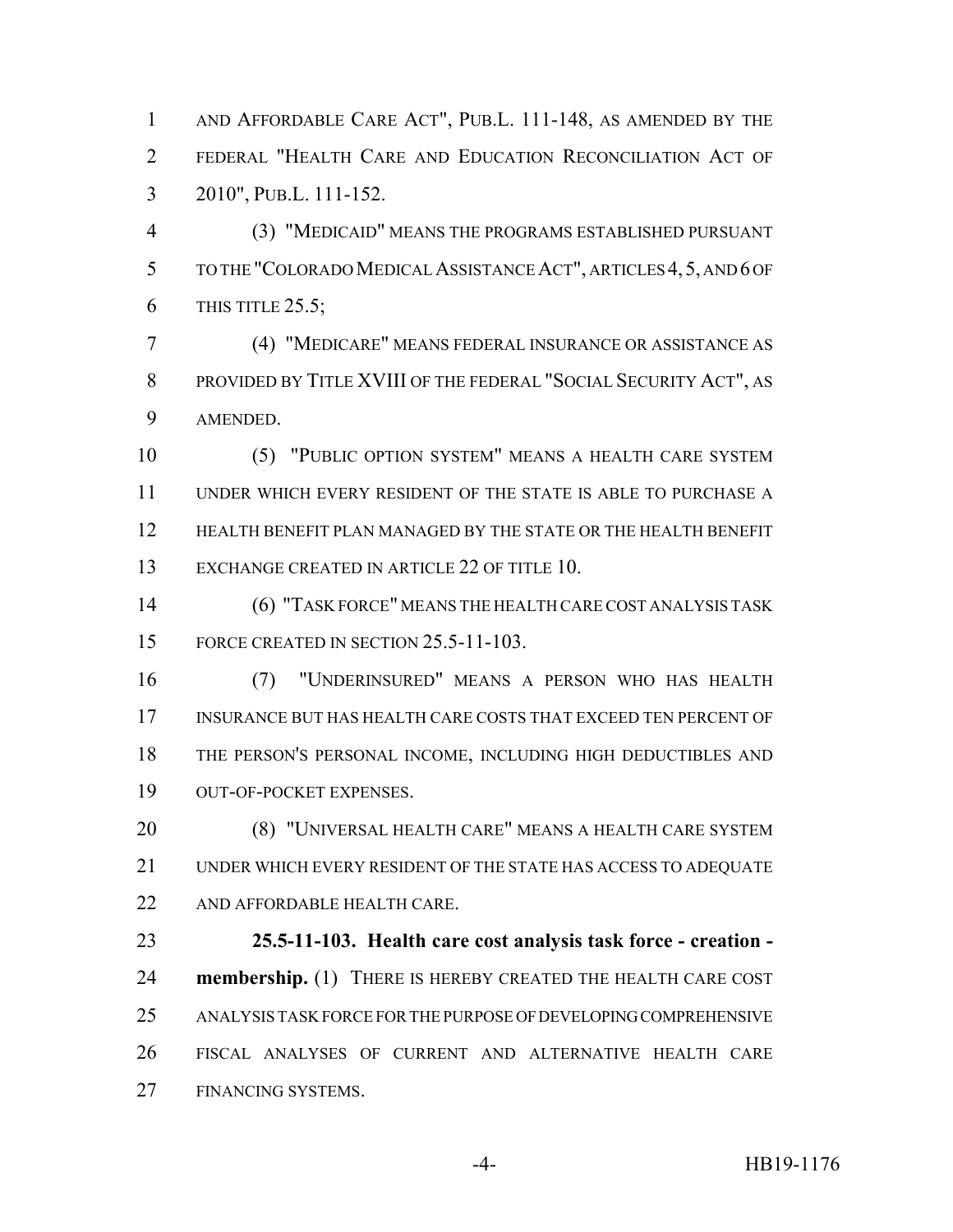(2) (a) ON OR BEFORE SEPTEMBER 1, 2019, THE PRESIDENT OF THE SENATE, THE MINORITY LEADER OF THE SENATE, THE SPEAKER OF THE HOUSE OF REPRESENTATIVES, AND THE MINORITY LEADER OF THE HOUSE OF REPRESENTATIVES SHALL EACH APPOINT TWO MEMBERS OF THE GENERAL ASSEMBLY TO THE TASK FORCE SUBJECT TO THE RECEIPT OF SUFFICIENT MONEY PURSUANT TO SECTION 25.5-11-106 (3).

 (b) ON OR BEFORE SEPTEMBER 1, 2019, THE GOVERNOR SHALL APPOINT NINE MEMBERS TO THE TASK FORCE SUBJECT TO THE RECEIPT OF SUFFICIENT MONEY PURSUANT TO SECTION 25.5-11-106 (3). IN MAKING THE APPOINTMENTS, THE GOVERNOR SHALL ENSURE THAT THE APPOINTEES:

 (I) REFLECT THE SOCIAL, DEMOGRAPHIC, AND GEOGRAPHIC DIVERSITY OF THE STATE; AND

 (II) HAVE A DEMONSTRATED ABILITY TO REPRESENT THE INTERESTS OF ALL COLORADANS AND PRESENT OBJECTIVE, NONPARTISAN, FACTUAL, AND EVIDENCE-BASED IDEAS, REGARDLESS OF THE APPOINTEES' BACKGROUNDS OR AFFILIATIONS.

18 (c) THE EXECUTIVE DIRECTORS OF THE DEPARTMENT OF HUMAN SERVICES, THE DEPARTMENT OF PUBLIC HEALTH AND ENVIRONMENT, AND THE STATE DEPARTMENT, OR THEIR DESIGNEES, SHALL SERVE ON THE TASK FORCE.

22 (3) THE TASK FORCE SHALL SELECT A CHAIR AND VICE-CHAIR FROM AMONG ITS MEMBERS. A MEMBER OF THE TASK FORCE APPOINTED 24 PURSUANT TO SUBSECTION (2)(b) OF THIS SECTION MAY BE REMOVED BY A MAJORITY VOTE OF THE REMAINING MEMBERS OF THE TASK FORCE. IF A MEMBER IS REMOVED, THE ORIGINAL APPOINTING AUTHORITY OR THE APPOINTING AUTHORITY'S SUCCESSOR SHALL APPOINT A NEW MEMBER TO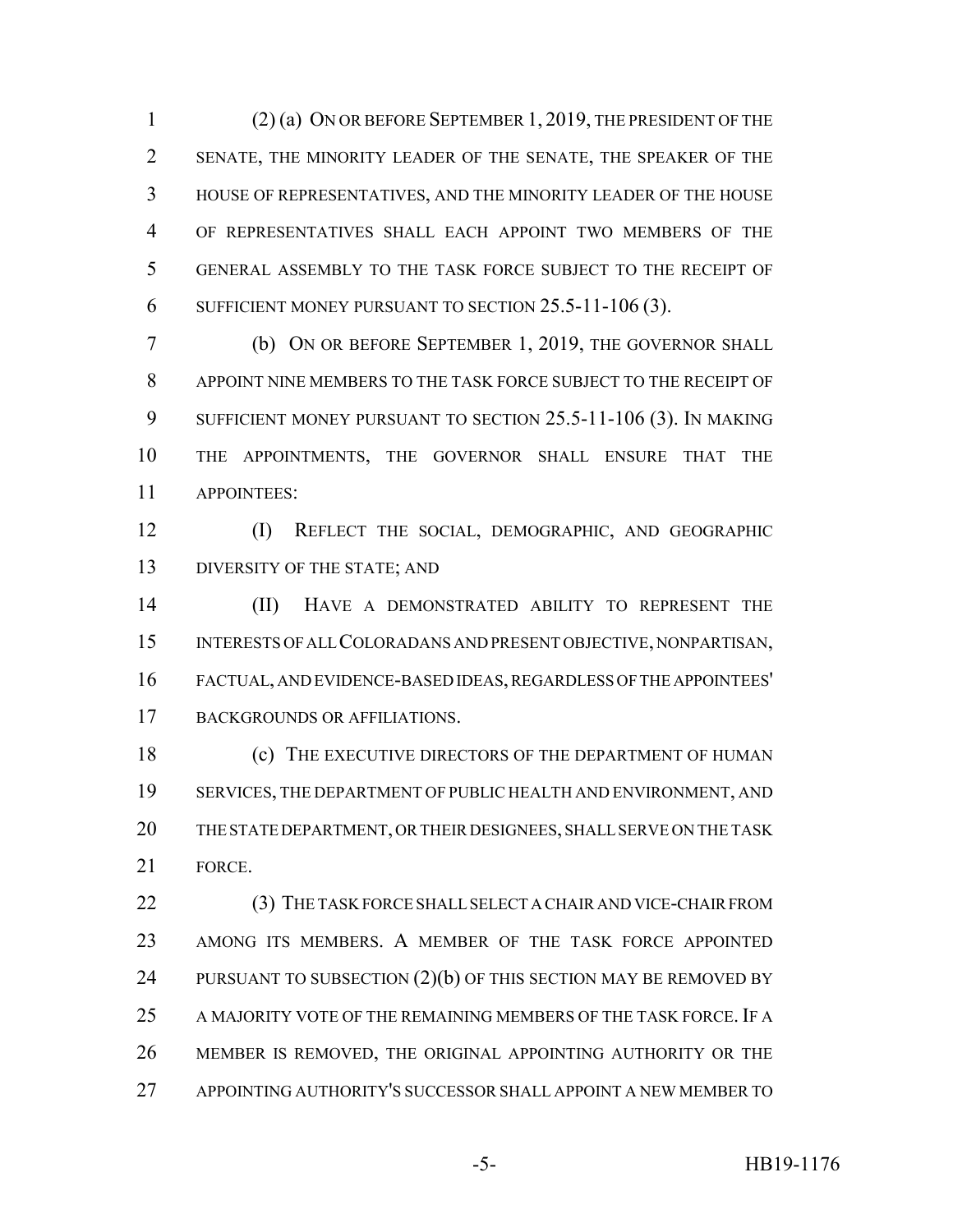FILL THE VACANCY.

 (4) TASK FORCE MEMBERS ARE NOT ENTITLED TO RECEIVE PER DIEM OR OTHER COMPENSATION FOR PERFORMANCE OF SERVICES FOR THE TASK FORCE BUT MAY BE REIMBURSED FOR ACTUAL AND NECESSARY EXPENSES WHILE ENGAGED IN THE PERFORMANCE OF OFFICIAL DUTIES OF THE TASK FORCE.

 (5) THE TASK FORCE IS SUBJECT TO ARTICLES 6 AND 72 OF TITLE 24.

 **25.5-11-104. Health care cost analysis task force - duties - reports.** (1) THE TASK FORCE SHALL:

 (a) ON OR BEFORE OCTOBER 1, 2019, ISSUE A REQUEST FOR PROPOSALS IN ORDER TO SELECT AN ANALYST TO PROVIDE A DETAILED ANALYSIS OF FISCAL COSTS AND OTHER IMPACTS OF THE HEALTH CARE FINANCING SYSTEMS SPECIFIED IN THIS ARTICLE 11;

 (b) BY MAJORITY VOTE, SELECT AND CONTRACT WITH AN ANALYST WHO:

 (I) HAS EXPERIENCE CONDUCTING HEALTH CARE COST ANALYSES; (II) IS FAMILIAR WITH DIFFERENT METHODOLOGIES USED; AND **(III)** Is, IN THE OPINION OF THE TASK FORCE, EMPLOYED BY A NONPOLITICAL AND UNBIASED ORGANIZATION;

**(c)** ON OR BEFORE JANUARY 1, 2020, SUBMIT A PRELIMINARY REPORT TO THE GENERAL ASSEMBLY THAT CONTAINS THE ANALYST'S METHODOLOGY FOR STUDYING THE HEALTH CARE FINANCING SYSTEMS 24 SPECIFIED IN THIS ARTICLE 11; AND

25 (d) ON OR BEFORE JANUARY 1, 2021, DELIVER TO THE GENERAL ASSEMBLY A FINAL REPORT OF THE TASK FORCE'S FINDINGS RECEIVED FROM THE ANALYST SELECTED PURSUANT TO THIS SECTION.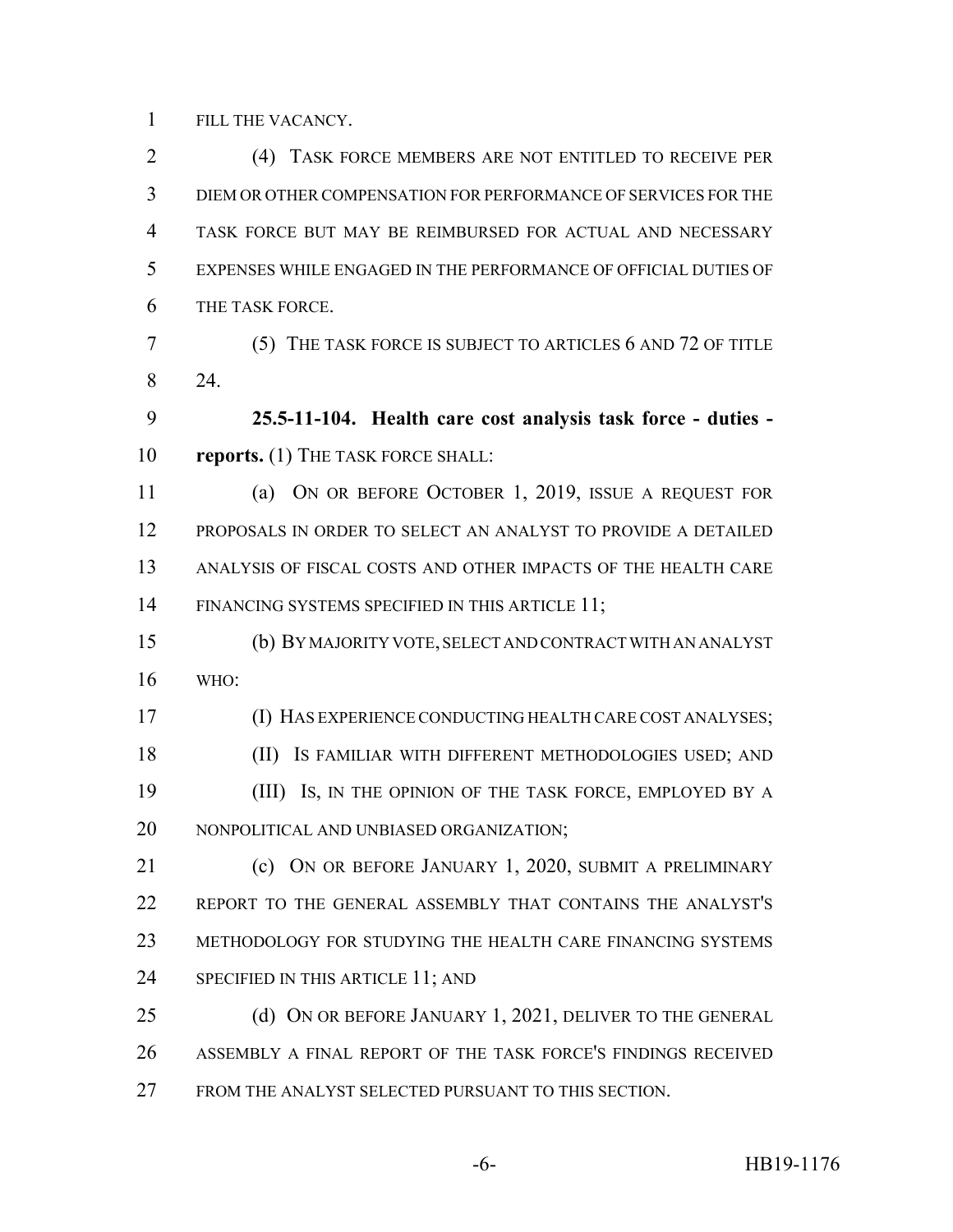(2) IN CARRYING OUT ITS DUTIES PURSUANT TO THIS SECTION, THE TASK FORCE MAY HIRE STAFF AND CONSULTANTS FOR THE PURPOSES OF THIS ARTICLE 11.

 **25.5-11-105. Analyst - duties.** (1) THE ANALYST SELECTED PURSUANT TO SECTION 25.5-11-104 SHALL DETERMINE THE METHODOLOGY TO BE USED TO STUDY THE HEALTH CARE FINANCING SYSTEMS SPECIFIED IN SUBSECTION (2) OF THIS SECTION AFTER SOLICITING AND CONSIDERING FEEDBACK CONCERNING THE METHODOLOGY FROM:

 (a) LICENSED PHYSICIANS, NURSES, DENTISTS, PHARMACISTS, HOSPITALS, AND OTHER HEALTH CARE PROVIDERS;

 (b) MENTAL HEALTH AND SUBSTANCE USE DISORDER PROVIDERS AND ADVOCATES;

(c) ORGANIZATIONS THAT PROVIDE HEALTH CARE EDUCATION;

 (d) PERSONS WITH DISABILITIES AND ADVOCATES FOR PERSONS WITH DISABILITIES;

(e) PATIENT ADVOCATES;

(f) REPRESENTATIVES OF MINORITY COMMUNITIES;

 (g) REPRESENTATIVES OF UNDERSERVED AND RURAL COMMUNITIES THROUGHOUT THE STATE;

(h) FAITH-BASED ORGANIZATIONS;

(i) EMPLOYERS AND EMPLOYER ORGANIZATIONS; AND

**(j) EMPLOYEES AND EMPLOYEE ORGANIZATIONS.** 

23 (2) THE ANALYST SHALL ANALYZE, AT A MINIMUM, THE FOLLOWING HEALTH CARE SYSTEMS:

 (a) THE CURRENT COLORADO HEALTH CARE FINANCING SYSTEM IN WHICH RESIDENTS RECEIVE HEALTH CARE COVERAGE FROM PRIVATE

INSURERS AND PUBLIC PROGRAMS OR ARE UNINSURED;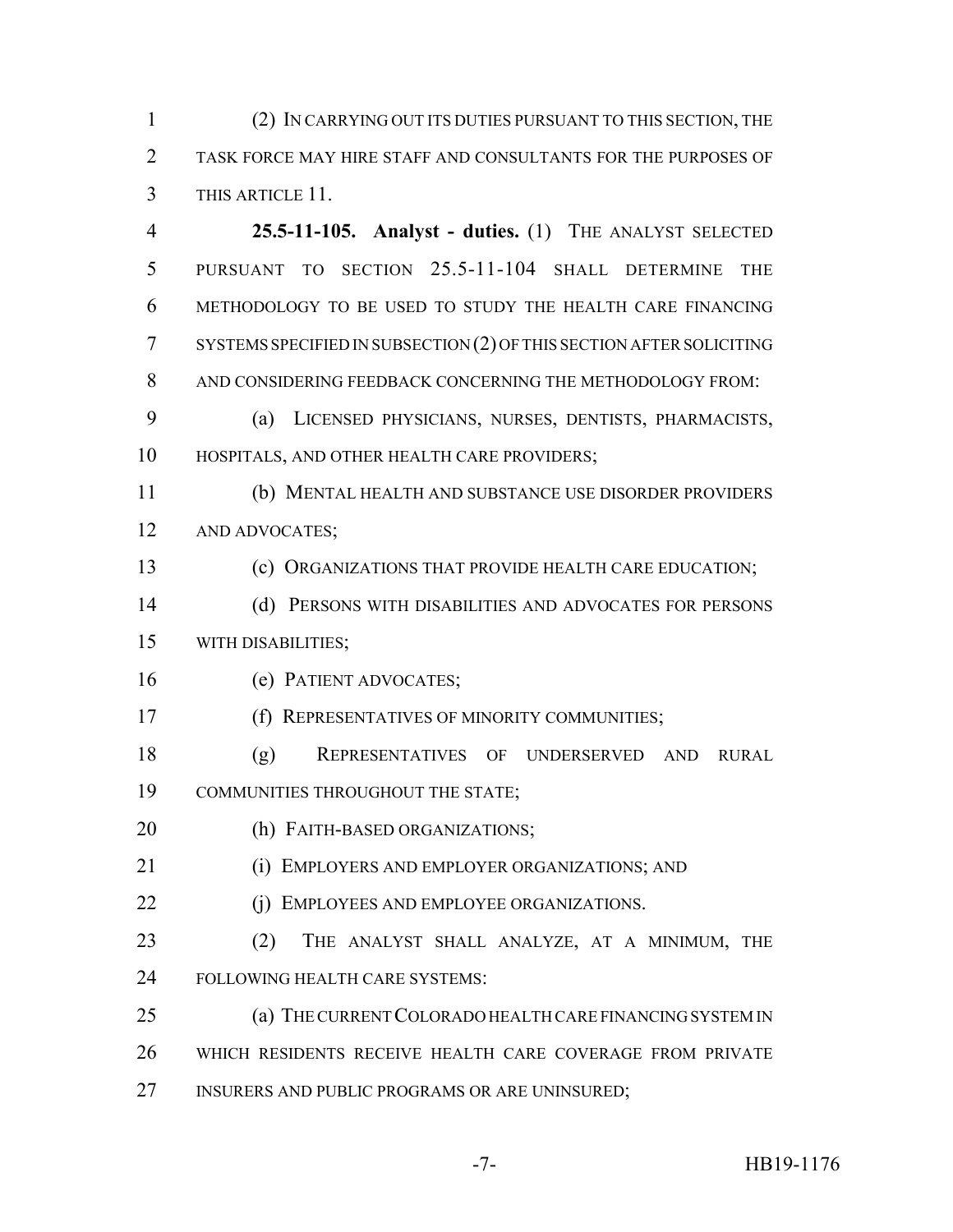(b) A PUBLIC OPTION SYSTEM IN WHICH HEALTH BENEFIT PLANS ARE SOLD THROUGH, AND REVENUES AND PREMIUMS ARE RECEIVED FROM, THE HEALTH BENEFIT EXCHANGE CREATED IN ARTICLE 22 OF TITLE 10, WITH ADDITIONAL FUNDING AS NECESSARY THROUGH THE GENERAL FUND; (c) A MULTI-PAYER UNIVERSAL HEALTH CARE SYSTEM IN WHICH ALL RESIDENTS OF COLORADO ARE COVERED UNDER A PLAN WITH A MANDATED SET OF BENEFITS, THAT IS PUBLICLY AND PRIVATELY FUNDED AND ALSO PAID FOR BY EMPLOYER AND EMPLOYEE CONTRIBUTIONS; AND (d) A PUBLICLY FINANCED AND PRIVATELY DELIVERED UNIVERSAL HEALTH CARE SYSTEM THAT DIRECTLY COMPENSATES PROVIDERS. (3) THE ANALYST SHALL PREPARE A DETAILED ANALYSIS OF EACH HEALTH CARE FINANCING SYSTEM. EACH ANALYSIS MUST: (a) INCLUDE THE FIRST, SECOND, FIFTH, AND TENTH YEAR COSTS; (b) SET COMPENSATION FOR LICENSED HEALTH CARE PROVIDERS AT LEVELS THAT RESULT IN NET INCOME THAT WILL ATTRACT AND RETAIN NECESSARY HEALTH CARE WORKERS; (c) INCLUDE HEALTH CARE BENEFITS REIMBURSED AT ONE HUNDRED TWENTY PERCENT OF MEDICARE RATES FOR RESIDENTS OF COLORADO WHO ARE TEMPORARILY LIVING OUT OF STATE; 20 (d) DESCRIBE AND QUANTIFY THE NUMBER OF UNINSURED, UNDERINSURED, AND AT-RISK INSURED INDIVIDUALS IN EACH SYSTEM; (e) INCLUDE IN EACH SYSTEM THE PROVISION OF BENEFITS THAT 23 ARE THE SAME AS THE BENEFITS REQUIRED BY THE FEDERAL ACT; (f) IDENTIFY HEALTH EXPENDITURES BY PAYER;

(g) IDENTIFY OUT-OF-POCKET CHARGES INCLUDING COINSURANCE,

DEDUCTIBLES, AND COPAYMENTS;

(h) DESCRIBE HOW THE SYSTEM PROVIDES THE FOLLOWING: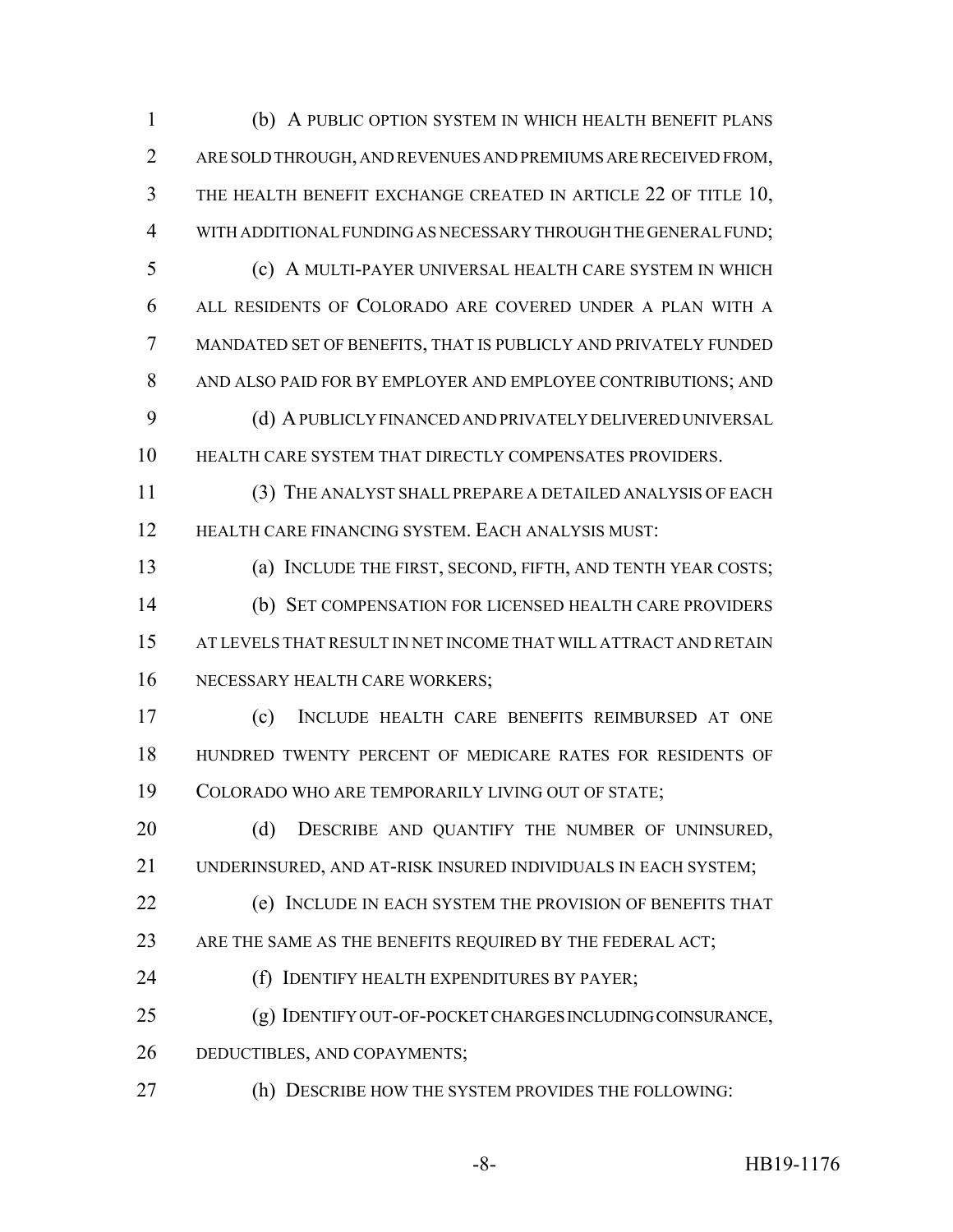(I) SERVICES REQUIRED BY THE FEDERAL ACT; (II) MEDICARE-QUALIFIED SERVICES; (III) MEDICAID SERVICES AND BENEFITS EQUAL TO OR GREATER THAN CURRENT SERVICES AND BENEFITS AND WITH EQUIVALENT PROVIDER COMPENSATION RATES; (IV) MEDICAID SERVICES AND BENEFITS FOR INDIVIDUALS WITH DISABILITIES WHO DO NOT MEET ASSET OR INCOME QUALIFICATIONS, WHO HAVE THE RIGHT TO MANAGE THEIR OWN CARE, AND WHO HAVE THE RIGHT 9 TO DURABLE MEDICAL EQUIPMENT; (V) COVERAGE FOR WOMEN'S HEALTH CARE AND REPRODUCTIVE CARE, INCLUDING ABORTION SERVICES; (VI) VISION, HEARING, AND DENTAL SERVICES; (VII) ACCESS TO PRIMARY SPECIALTY HEALTH CARE SERVICES IN 14 RURAL COLORADO AND OTHER UNDERSERVED AREAS OR POPULATIONS; AND (VIII) MENTAL HEALTH AND SUBSTANCE USE DISORDERS SERVICES. (i) IDENTIFY THE COLLATERAL COSTS TO SOCIETY, WHICH MUST INCLUDE AT LEAST: 20 (I) THE COST OF EMERGENCY ROOM, URGENT CARE, AND INTENSIVE CARE TREATMENT FOR INDIVIDUALS WHO ARE UNABLE TO AFFORD PREVENTIVE OR PRIMARY CARE IN LOWER-COST SETTINGS; (II) THE COST IN LOST TIME FROM WORK, DECREASED PRODUCTIVITY, OR UNEMPLOYMENT FOR INDIVIDUALS WHO, AS A RESULT OF BEING UNABLE TO AFFORD PREVENTIVE OR PRIMARY CARE, DEVELOP A MORE SEVERE, URGENT, OR DISABLING CONDITION; (III) THE COST OF BANKRUPTCIES CAUSED BY UNAFFORDABLE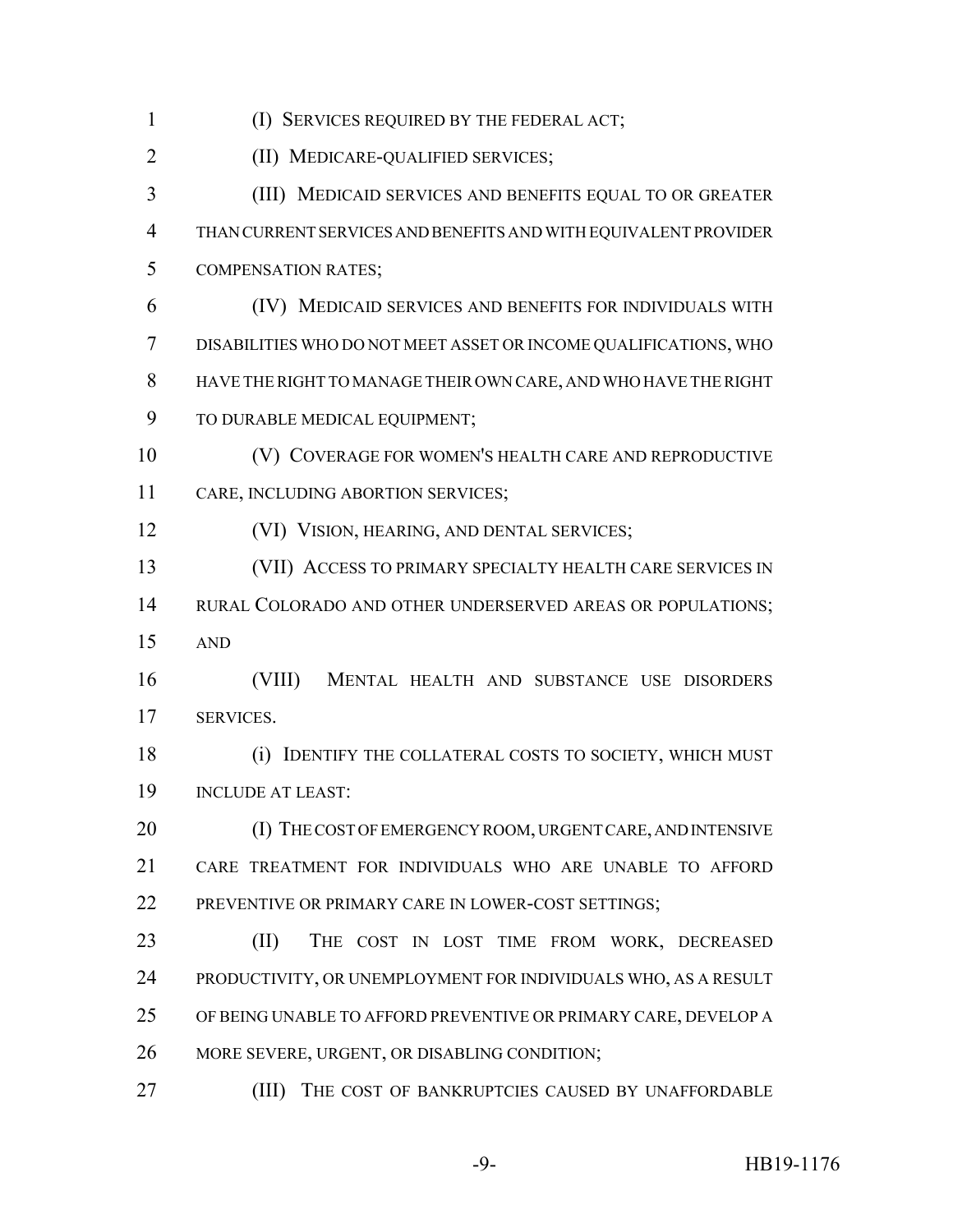MEDICAL EXPENSES, INCLUDING THE COST TO THE INDIVIDUALS WHO ARE FORCED TO FILE FOR BANKRUPTCY AND THE COST TO HEALTH CARE PROVIDERS THAT DO NOT GET PAID AS A RESULT;

 (IV) THE COSTS TO AND EFFECTS ON INDIVIDUALS WHO DO NOT FILE BANKRUPTCIES BECAUSE OF MEDICAL EXPENSES AND WHO ARE FINANCIALLY DEPLETED BY THESE COSTS;

 (V) MEDICAL COSTS CAUSED BY THE DIVERSION OF FUNDS FROM OTHER HEALTH DETERMINANTS, SUCH AS EDUCATION, SAFE FOOD SUPPLY, OR SAFE WATER SUPPLY; AND

10 (VI) OTHER COLLATERAL COSTS AS DETERMINED BY THE TASK FORCE.

 (4) THE ANALYST SHALL MODEL AT LEAST FOUR SUFFICIENT AND FAIR FUNDING SYSTEMS THAT MAY BE VIABLE FOR EACH SYSTEM STUDIED PURSUANT TO THIS SECTION THAT RAISE REVENUE FROM:

(a) THE GENERAL FUND;

(b) FEDERAL WAIVERS AVAILABLE UNDER MEDICAID AND THE

FEDERAL ACT, AS APPROPRIATE FOR EACH SYSTEM STUDIED;

18 (c) A COMBINATION OF TWO OR MORE OF:

**(I) PROGRESSIVE INCOME TAXES;** 

 (II) PAYROLL TAXES THAT MAY BE SPLIT BETWEEN EMPLOYER AND EMPLOYEE; AND

 (III) OTHER TAXES, INCLUDING INCOME, CIGARETTE, ALCOHOL, MARIJUANA, AND SUGARY DRINK TAXES, AND PREMIUMS BASED ON INCOME.

 **25.5-11-106. Appropriation - gifts, grants, and donations.** 26 (1) THE GENERAL ASSEMBLY MAY APPROPRIATE MONEY TO THE STATE 27 DEPARTMENT FOR THE IMPLEMENTATION OF THIS ARTICLE 11.